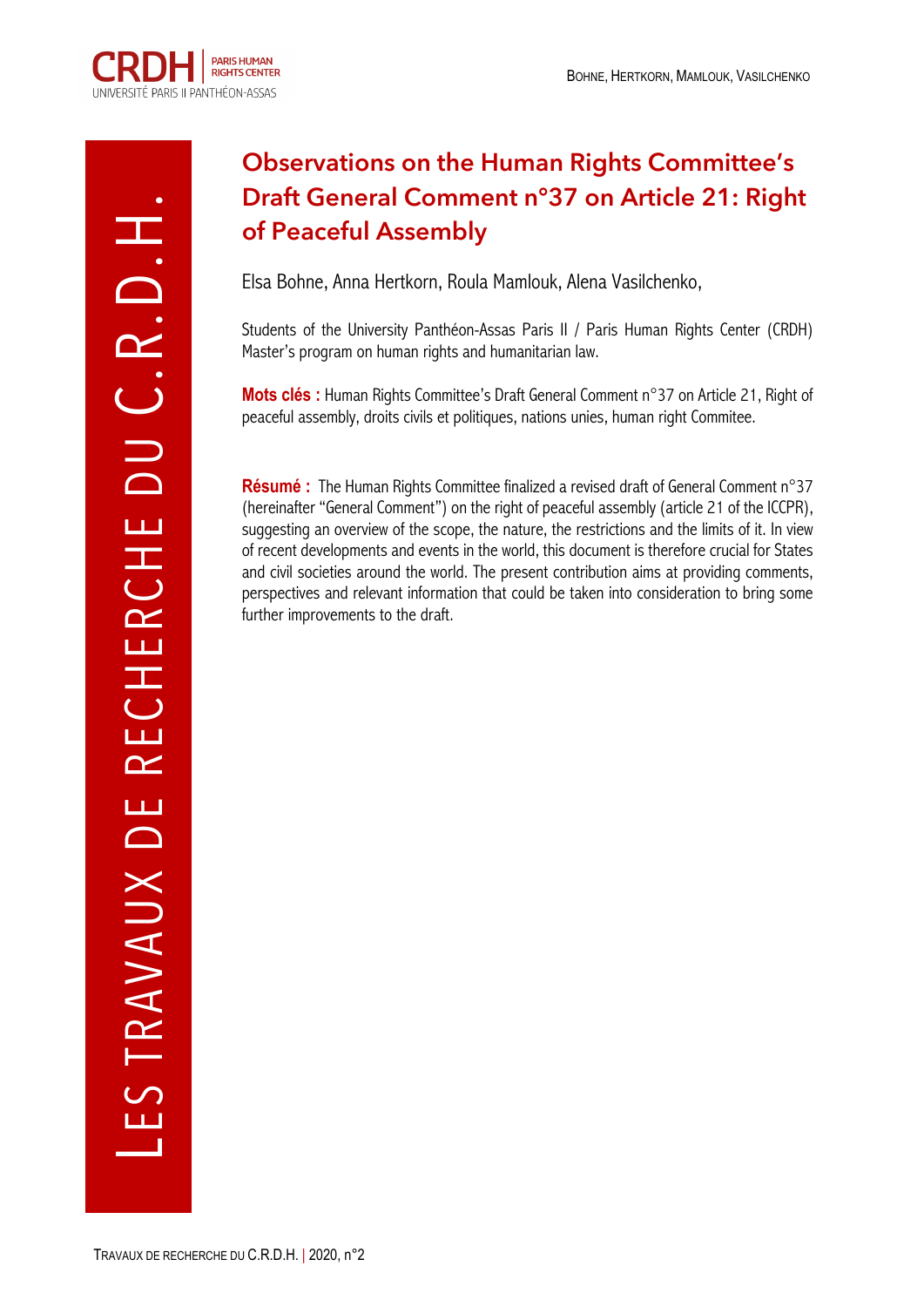

# **Table of contents**

| I. | <b>General remarks</b>                                                                             | $\mathbf{3}$   |
|----|----------------------------------------------------------------------------------------------------|----------------|
|    | A needed clarification concerning the beneficiaries of the right of peaceful assembly              | 3              |
|    | A necessary harmonisation of the terminology: on the notions of "accessibility" and "public space" | $\overline{4}$ |
|    | Redundancy                                                                                         | 5              |
|    | II. Relationship between article 20 and article 21 of the Covenant                                 | 5              |
|    | Article 20 as an exclusion of the assembly from the protection of article 21                       | 5              |
|    | Article 20 as a restriction to the right of peaceful assembly                                      | $\overline{7}$ |
|    | III. Status of journalists and observers                                                           | $\bf{8}$       |
|    | IV. Notifications: update of the situation in France                                               | 9              |
|    | Recent developments on the Law n°2019-290 "aiming at strengthening and ensuring the                |                |
|    | maintaining of public order during demonstrations" of 10 April 2019                                | 9              |
|    | V. Recent developments in policing peaceful assemblies in France                                   | 10             |
|    | Weapons' testing                                                                                   | 10             |
|    | Relevant officials and units                                                                       | 11             |
|    | Risks of sending unspecialised units                                                               | 12             |
|    | Inconsistency with the principle of de-escalating tensions                                         | 12             |
|    |                                                                                                    |                |

- 1. The Human Rights Committee finalized a revised draft of General Comment n°37 (hereinafter "General Comment") on the right of peaceful assembly (article 21 of the ICCPR), suggesting an overview of the scope, the nature, the restrictions and the limits of it.
- 2. In view of recent developments and events in the world, this document is therefore crucial for States and civil societies around the world. The present contribution aims at providing comments, perspectives and relevant information that could be taken into consideration to bring some further improvements to the draft.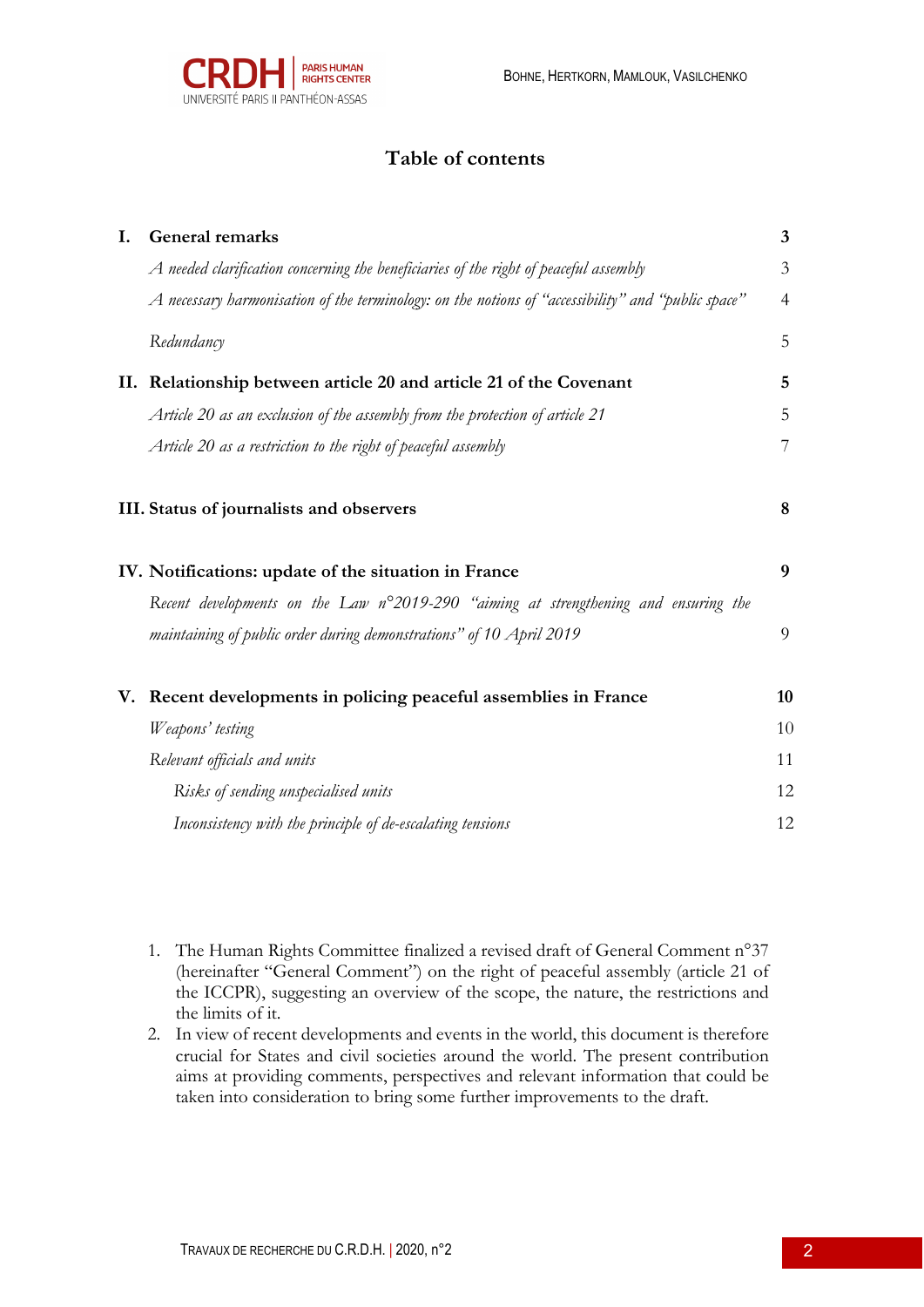

# **I. General remarks**

3. In general, the General Comment does a great job at clearly and concisely defining many of the discussed concepts. However, some other notions are less precisely defined. This section points out three areas of improvement, to bring some more clarity and avoid redundancy in the text.

*A needed clarification concerning the beneficiaries of the right of peaceful assembly*

- 4. The Human Rights Committee should make a clearer distinction between the individuals – beneficiaries of the right of peaceful assembly – and the assembly as a whole. The right of peaceful assembly not only protects the right of the assembly to protest, but also (and most importantly) the rights of individuals to protest collectively. This distinction is however not easily perceivable in the General Comment, which leaves room for some ambiguity.
- 5. For instance, paragraphs 10 and 19 seem hard to reconcile. While the first implies that an individual loses his/her right of peaceful assembly if the assembly becomes violent, paragraph 19 suggests that "isolated acts of violence by some participants should not be attributed to other participants. Some participants or parts of an assembly may thus be covered by article 21, while others in the same assembly are not."
- 6. It would be preferable to delete paragraph 10, and paragraph 19 might perhaps be more specific.
- 7. In paragraph 19, the words in square-brackets "widespread and serious violence", "sometimes referred to as a riot", should remain in the text so as to better characterize a "violent" assembly. It implies that it is only in such extreme cases, that an assembly becomes entirely violent and deprives all the participants of their individual right to peaceful assembly. In all other situations, there should only be an individualized assessment.
- 8. It is worth noting however, that such a threshold of violence is not mentioned in other guidelines and reports. Some<sup>1</sup> consider that "no gathering should be considered unprotected"<sup>2</sup> and only individualized acts of violence can be singled out. In other words, the scenario of an entirely non-peaceful assembly does not seem to be contemplated. In other reports<sup>3</sup>, this scenario is taken into consideration

<sup>1</sup> Office of the Special Rapporteur for Freedom of Expression of the Inter-America Commission on Human Rights, *Protest and Human Rights Standards on the rights involved in social protest and the obligations to guide the response of the State*, September 2019, para. 83-84: http://www.oas.org/en/iachr/expression/publications/Protesta/ProtestHumanRights.pdf;

Human Rights Council, *Joint report of the Special Rapporteur on the rights to freedom of peaceful assembly and of association and the Special Rapporteur on extrajudicial, summary or arbitrary executions on the proper management of assemblies*, A/HRC/31/66, 4 February 2016, para. 9; Statement by Maina Kiai, United Nations Special Rapporteur on the rights to freedom of peaceful assembly and association, at the conclusion of his visit to the Republic of Chile, 30 September 2015; Amnesty International, *Use of Force – Guidelines for Implementation of the UN Basic Principles on the Use of Force and Firearms by Law Enforcement* 

*Officials*, p. 148 c)<br><sup>2</sup> Office of the Special Rapporteur for Freedom Expression of the Inter-American Commission on Human Rights, *Report on Protest and Human Rights*, 2019, para. 83-84<br><sup>3</sup> OSCE Office for Democratic Institutions and Human Rights, *Guidelines on Freedom of Peaceful* 

*Assembly*, 2010, para. 25; ECtHR, *Guide on Article 11 of the European Convention on Human Rights*, 2019, para. 23 and 26: https://is.gd/aka18P; *Report of the UN High Commissioner for Human Rights on 'effective*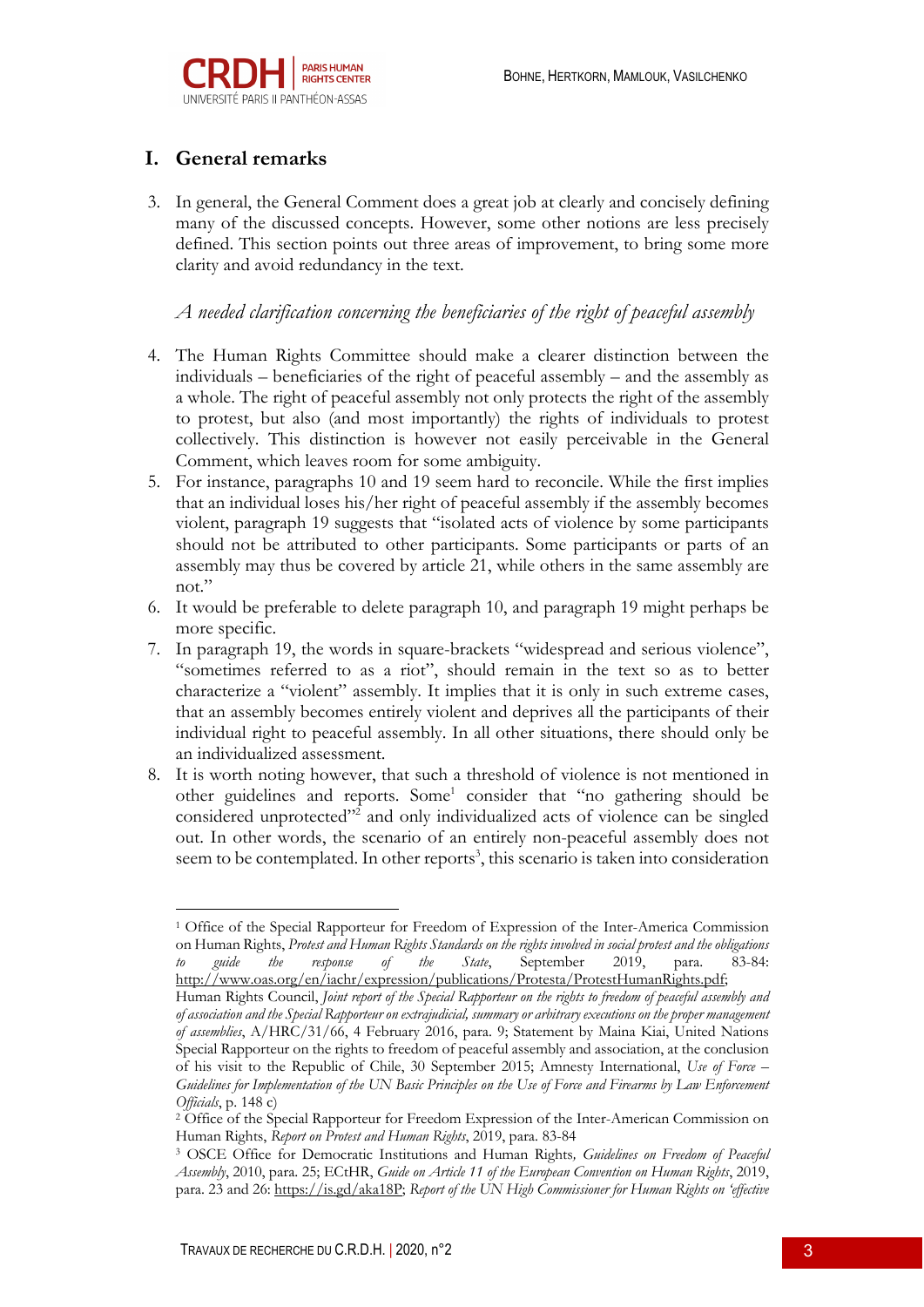

if the violent intentions of the organizers and participants are flagrant, an idea which seems to be encapsulated in the first sentence of paragraph 21.

9. An alternative to the "threshold" approach would be for the Human Rights Committee to consider that a whole assembly can never be entirely declared "violent", with the sole exceptions where it is established that the organizers and participants have violent intentions and plan to act upon them.

*A necessary harmonisation of the terminology: on the notions of "accessibility" and "public space"* 

- 10. While the Human Rights Committee mainly refers to spaces or properties that are "publicly accessible", it also mentions "use of the public space" (§2), places "to which the public has access or should have access" (§64) or "private property that is open to the public" (§67). These variations may potentially lead to different interpretations as to the right to hold assemblies in private properties.
- 11. Assuming that the intention of the General Comment is to protect, as much as possible, the right to peaceful assembly, it would be preferable to use a single concept and give a clear definition.
- \* "Open to the public": may imply that assemblies taking place in spaces or properties to which access has been prohibited or not explicitly allowed by the (private or public) owners, could be considered as illegal.
- \* "To which the public should have access": the use of the term "should" introduces an almost "moral" and at least very subjective criterion. It could prove difficult to agree on the places where the public "should" have access.
- \* "To which the public has access": it leaves some ambiguity as to whether it is a question of fact (i.e. the public has the ability to have access to a particular place); or a question of law (i.e. the public has been granted the right to have access to a particular place).
- \* "Publicly accessible": it leaves the same ambiguity as the previous wording.
- 12. *Recommendation:* It is worth noting that some reports and guidelines refer to the "use of public space"<sup>4</sup>, or to peaceful assemblies "in a given space"<sup>5</sup>, "in private or in public"6 . These options exclude the concept of "accessibility". We encourage the Human Rights Committee to use a similar expression since it can be more favourable to the individuals, because it makes the availability of, or the rightfulness to use, a certain space an unconditional issue.

*measures and best practices to ensure the promotion and protection of human rights in the context of peaceful protests*,' UN Doc A/HRC/22/28 of 21 January 2013, para. 10

<sup>4</sup> OSCE Office for Democratic Institutions and Human Rights*, Guidelines on Freedom of Peaceful Assembly*, 2010, para. 3.2; Office of the Special Rapporteur for Freedom Expression of the Inter-American Commission on Human Rights, *Report on Protest and Human Rights*, 2019, para. 72 <sup>5</sup> *Ibid*, para. 19

<sup>6</sup> African Commission on Human and People's Rights, *Guidelines on Freedom of Association and Assembly in Africa*, 22 May 2017, para. 3:

https://www.ishr.ch/sites/default/files/documents/guidelines\_on\_foaa-\_english.pdf; Human Rights Council, *Joint report of the Special Rapporteur on the rights to freedom of peaceful assembly and of association and the Special Rapporteur on extrajudicial, summary or arbitrary executions on the proper management of assemblies*, A/HRC/31/66, 4 February 2016, para.10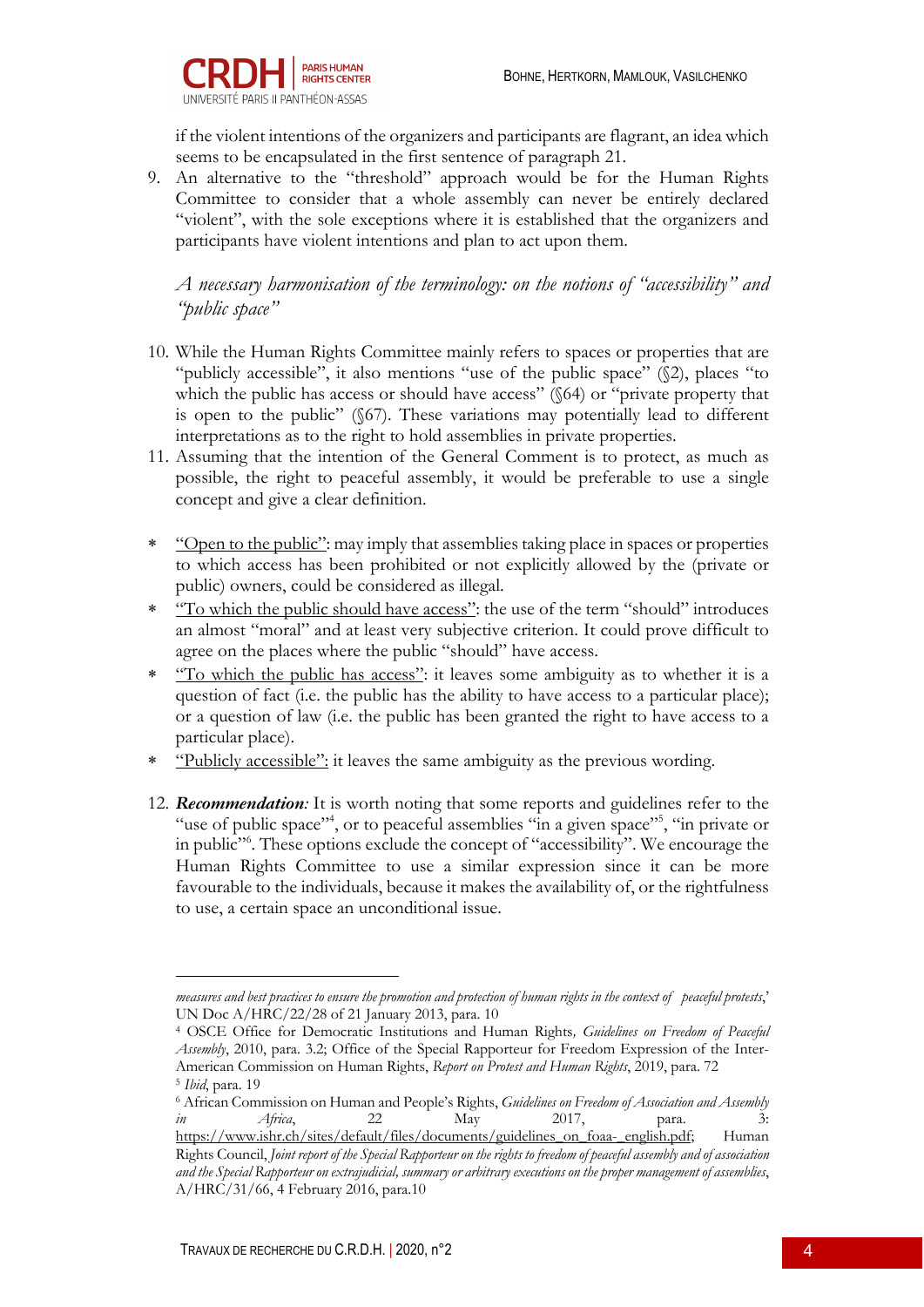## *Redundancy*

- 13. In the interest of brevity and conciseness, some adjustments are suggested to render the General Comment more fluent:
- \* As mentioned earlier, paragraph 10 could be deleted;
- \* Paragraphs 17 and 19 both tackle the definition of "violence" and could therefore be merged;
- \* Paragraph 43 is more or less a restatement of paragraph 40, and could thus be omitted;
- \* Paragraph 113 is a recap of issues (the rights and freedoms of others) handled earlier in the General Comment and could be omitted; and
- \* Paragraph 144 does not add any new information or opinions and could also be omitted.

#### **II. Relationship between article 20 and article 21 of the Covenant**

- 14. Since the right of peaceful assembly implies an expressive element, it is clear that such right can only be fully protected when the other rights related to political freedom – "notably freedom of expression" – are also protected (see paragraph 9 of the General Comment). For that reason, the Human Rights Committee proposes that, when dealing with the expressive element of the assembly, "the rules applicable to freedom of expression should be followed" (see paragraph 56).
- 15. Among these rules is the one that requires the expressive content of the assembly to be freely determined by the participants. It is only under "strictly limited circumstances" that restrictions on peaceful assembly may be based on the content of the message conveyed by the participants (see paragraph 56): where the message consists in propaganda for war (ICCPR, article  $20(1)$ ), or where the speech is an "advocacy of national, racial or religious hatred that constitutes incitement to discrimination, hostility or violence" (ICCPR, article 20(2)).
- 16. If the rule contained in article 20 of the Covenant enjoys a consensus among the Human Rights Committee experts, there is however no agreement as to whether an assembly that would fall within the previsions of article 20 would be (i) excluded from the protection of article 21; or (ii) be subjected to limitations under article 21.
- 17. The first option would mean that, because of the message it conveys, an assembly falls outside the scope of protection of article 21: the assembly – and those participating to it – do not enjoy any protection at all under the Covenant. However, if article 20 is contemplated as a restriction to the right of peaceful assembly, then it means that the assembly remains under the scope of protection of article 21, but, because of the message it conveys, may be restricted – in which case the proportionality test applies and the right of peaceful assembly would be more or less restricted on a case-by-case basis.

#### *Article 20 as an exclusion of the assembly from the protection of article 21*

- 18. As "option 1", the Human Rights Committee suggests at paragraph 22 that "participation in assemblies where the expressive purpose is covered by article 20 does not fall within the scope of, and is not protected by, article 21".
- 19. This is the position that is generally adopted by the different regional systems of protection of human rights. As far as the American system is concerned, the Special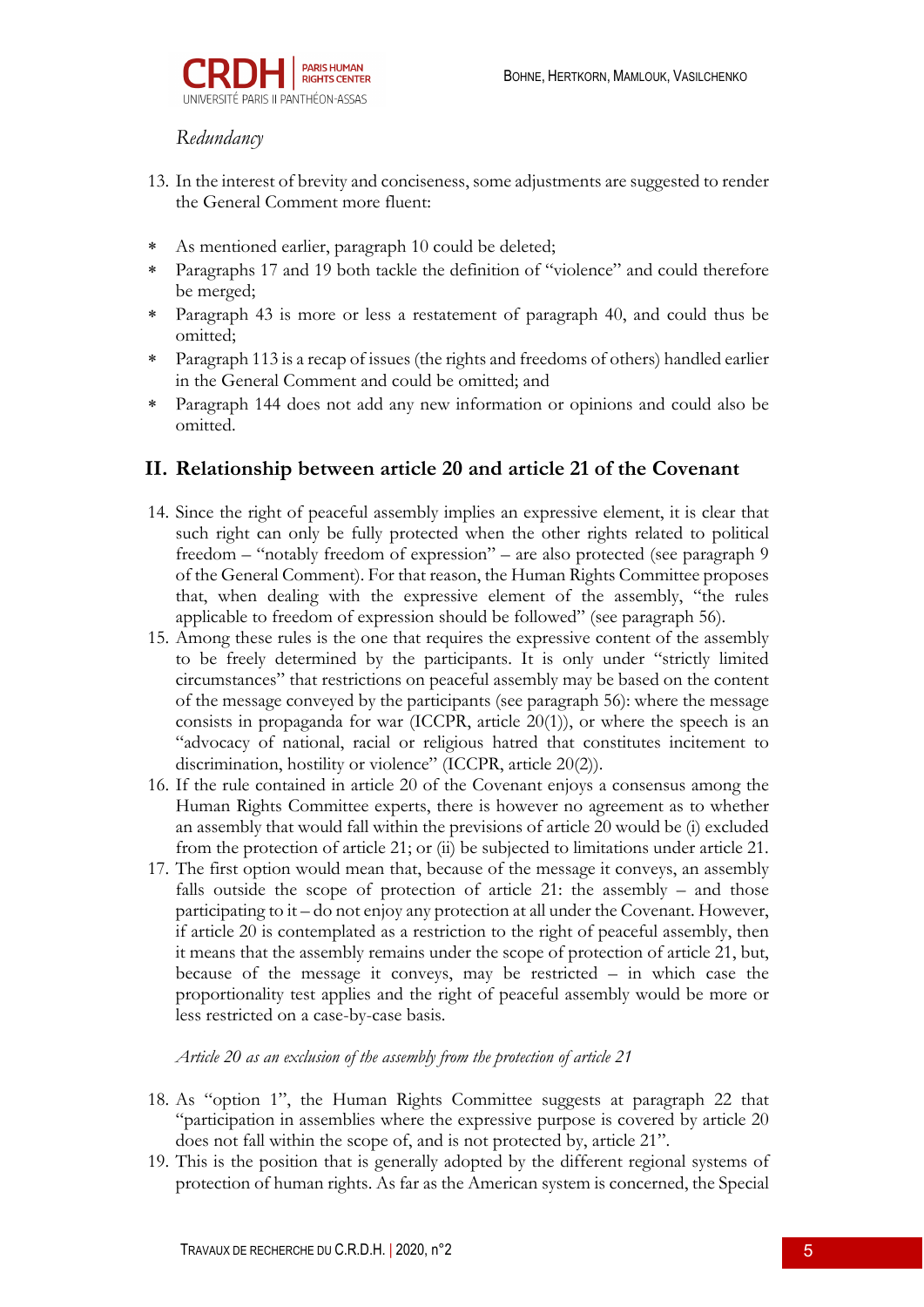

rapporteur on freedom of expression of the Inter-American Commission on Human Rights (IACHR) has specified that certain types of speech "do not enjoy protection under Article 13 of the American Convention within the framework of a social protest. Specifically, this includes war propaganda and hate speech that constitutes incitement to violence on discriminatory grounds such as sexual orientation, gender, race, religion, or nationality<sup>7</sup>". Likewise, in the context of the African Commission on Human and People's Rights, messages conveyed in assemblies are protected by freedom of expression, but "hate speech and the incitement of violence are not protected<sup>8</sup>".

- 20. In the European system, the European Court of Human Rights (ECtHR) has addressed the issue of hate speech not specifically in the context of article 11 of the European Convention (freedom of assembly and association) but rather in the context of article 10 (freedom of expression). For instance, the ECtHR has declared a claim to be inadmissible, on the basis of article 17 of the European Convention, as the applicant had attempted to "deflect Article 10 from its real purpose by seeking to use his right to freedom of expression for ends which […] would contribute to the destruction of the rights and freedoms guaranteed by the Convention<sup>9</sup>". In this case, the ECtHR concluded that the "marked negationist and anti-Semitic character<sup>10</sup>" of the impugned speech made it fall outside the scope of protection afforded by article 10 of the Convention<sup>11</sup>. A parallel can be drawn between article 5(1) of the Covenant and article 17 of the European Convention: therefore, by analogy with the ECtHR's reasoning, where an assembly falling within the scope of article 20 is at stake, the Human Rights Committee could declare that such assembly is aimed at the destruction of the rights recognised in the Covenant, thus excluding such assembly from the scope of protection afforded by article 21.
- 21. If the Human Rights Committee chooses to contemplate article 20 as excluding the assembly from the scope of article 21, it would align its position with that of the regional systems of protection of human rights.
- 22. Nevertheless, excluding some specific types of speech from the scope of protection guaranteed by article 21 may pose a risk. First, some States might declare some sorts of speech prohibited under article 20 so as to forbid blasphemy<sup>12</sup> or expressions of political discontent or opposition<sup>13</sup>. Another risk is the selectivity that may be

<sup>8</sup> African Commission on Human and Peoples' Rights, *Guidelines on Freedom of Association and Assembly in Africa*, 22 May 2017, para. 78: https://www.ishr.ch/sites/default/files/documents/guidelines\_on\_foaa-\_english.pdf

<sup>7</sup> Office of the Special Rapporteur for Freedom of Expression of the Inter-America Commission on Human Rights, *Protest and Human Rights Standards on the rights involved in social protest and the obligations to guide the response of the State*, September 2019, para. 66: http://www.oas.org/en/iachr/expression/publications/Protesta/ProtestHumanRights.pdf

<sup>9</sup> ECtHR, *M'Bala M'Bala v. France*, 20 Oct. 2015, N°25239/13, para. 41: http://hudoc.echr.coe.int/fre?i=001-160358

<sup>10</sup> *Ibid*

<sup>11</sup> *Ibid*, para. 42. See also on the justification of a pro-Nazi policy, ECtHR, *Lehideux and Isorni v. France*, 23 Sept. 1998,  $N^{\circ}24662/94$ , para. 53: http://hudoc.echr.coe.int/fre?i=001-58245; on a statement that "niggers" and "foreign workers" were "animals", ECtHR, *Jersild v. Denmark*, 23 Sept. 1994, N°15890/89, para. 35: http://hudoc.echr.coe.int/fre?i=001-57891

<sup>&</sup>lt;sup>12</sup> Rabat Plan of Action (2012),  $A/HRC/22/17/Add.4$ , annex, para. 19: "At the national level, blasphemy laws are counterproductive, since they may result in de facto censure of all inter-religious or belief and intra-religious or belief dialogue, debate and criticism, most of which could be constructive, healthy and needed. In addition, many blasphemy laws afford different levels of protection to different religions and have often proved to be applied in a discriminatory manner."

<sup>&</sup>lt;sup>13</sup> "The Government should not have the power to ban a demonstration because they consider that the demonstrators' "message" is wrong. […] Content-based restrictions on the freedom of assembly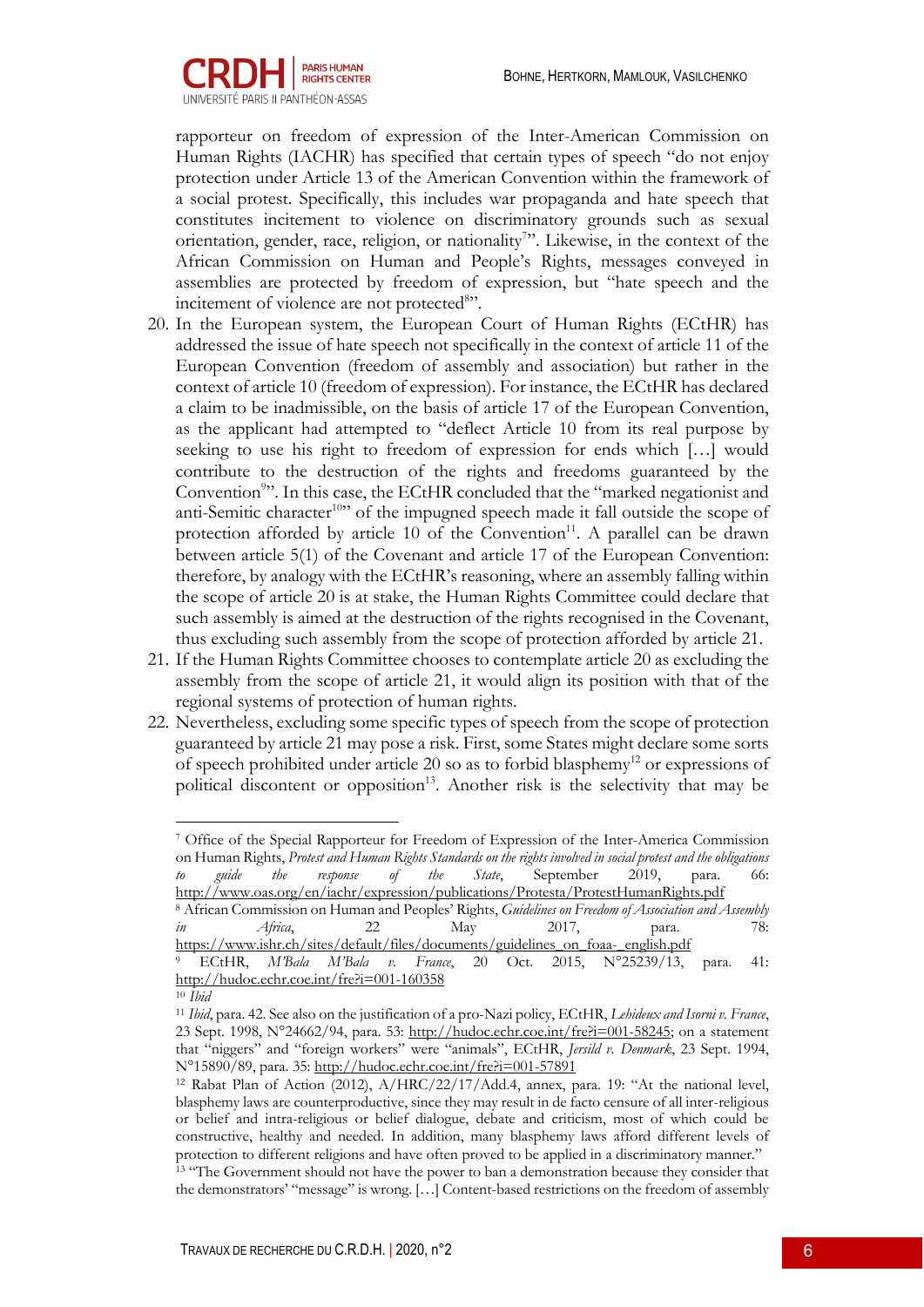

associated with the prohibition of certain types of speech: for instance, the ECtHR has applied article 17 of the Convention to exclude a Shoah-related negationist speech from the scope of freedom of expression<sup>14</sup>; however, the ECtHR has refused to apply article 17 to exclude a speech minimising the allegations on the Armenian genocide in the *Perincek* case<sup>15</sup>.

*Article 20 as a restriction to the right of peaceful assembly*

- 23. As "option 2", the Human Rights Committee suggests at paragraph 22 that "the need to act against incitement of discrimination or hostility (…) be dealt with in the section on restrictions that require justification".
- 24. This is the position adopted by the United Nations Special Rapporteur on the rights to freedom of peaceful assembly and of association<sup>16</sup>. This position would also be in conformity with the Human Rights Committee's approach to restrictions to freedom of expression<sup>17</sup>. In its General Comment  $n^{\circ}34$  on freedom of expression, the Human Rights Committee has indeed specified that "articles 19 and 20 are compatible with and complement each other. The acts that are addressed in article 20 are all subject to restriction pursuant to article 19, paragraph 318".
- 25. As a consequence, because article 20 would operate as a restriction to the right of peaceful assembly, the proportionality test would apply. The Human Rights Committee has stressed that a prohibition justified on the basis of article 20 must "be "provided by law"; [it] may only be imposed for one of the grounds set out in subparagraphs (a) and (b) of article 19 (3), and [it] must conform to the strict tests of necessity and proportionality<sup>19</sup>".
- 26. The Committee on the Elimination of Racial Discrimination (CERD) also contemplates advocacy of national, racial or religious hatred that constitutes incitement to discrimination, hostility or violence as a restriction to freedom of speech<sup>20</sup>. Moreover, the CERD gives an interestingly comprehensive development of the elements that should be considered to define restrictions on freedom of expression. The CERD identifies six factors to be taken into account<sup>21</sup>:

should be subjected to the most serious scrutiny", ECtHR, *Guide on Article 11 of the European Convention of Human Rights*, 2019, para. 67: https://is.gd/aka18P

<sup>14</sup> ECtHR, *M'Bala M'Bala v. France*, 20 Oct. 2015, N°25239/13, paras. 41 and 42: http://hudoc.echr.coe.int/fre?i=001-160358

<sup>15</sup> ECtHR, *Perinçek v. Switzerland*, 15 Oct. 2015, N°27510/08, paras. 115 and 282: http://hudoc.echr.coe.int/eng?i=001-158216

<sup>16</sup> Human Rights Council, *Joint report of the Special Rapporteur on the rights to freedom of peaceful assembly and of association and the Special Rapporteur on extrajudicial, summary or arbitrary executions on the proper management of assemblies*, A/HRC/31/66, 4 Feb. 2016, para. 33: "Restrictions on the content of assemblies may be imposed only in conformity with the legitimate limitations on rights outlined above, for example, where the message advocates national, racial or religious hatred that constitutes incitement to discrimination, hostility or violence".

<sup>17</sup> The Human Rights Committee makes that parallel between freedom of expression and right of peaceful assembly when it specifies, in footnote 62 of its Draft General Comment n°37, that "any restrictions pursuant to article 20(2) should be justified in terms of the requirements posed for restriction by article 19 or 21".

<sup>18</sup> CCPR, General Comment n°34, *Freedom of opinion and expression*, CCPR/C/GC/34, 2011, para. 50. See also CCPR, communication n°2124/2011, *Rabbae v. The Netherlands*, views adopted on 14 July 2016, para. 10.4

<sup>19</sup> CCPR, communication n°2124/2011, *Rabbae v. The Netherlands*, views adopted on 14 July 2016, para. 10.4

<sup>20</sup> CERD, General Recommendation n°35, *Combatting racists hate speech*, CERD/C/GC/35, 2013, paras. 26 and 45

<sup>21</sup> *Ibid*, para. 15. See also Rabat Plan of Action (2012), A/HRC/22/17/Add.4, annex, para. 29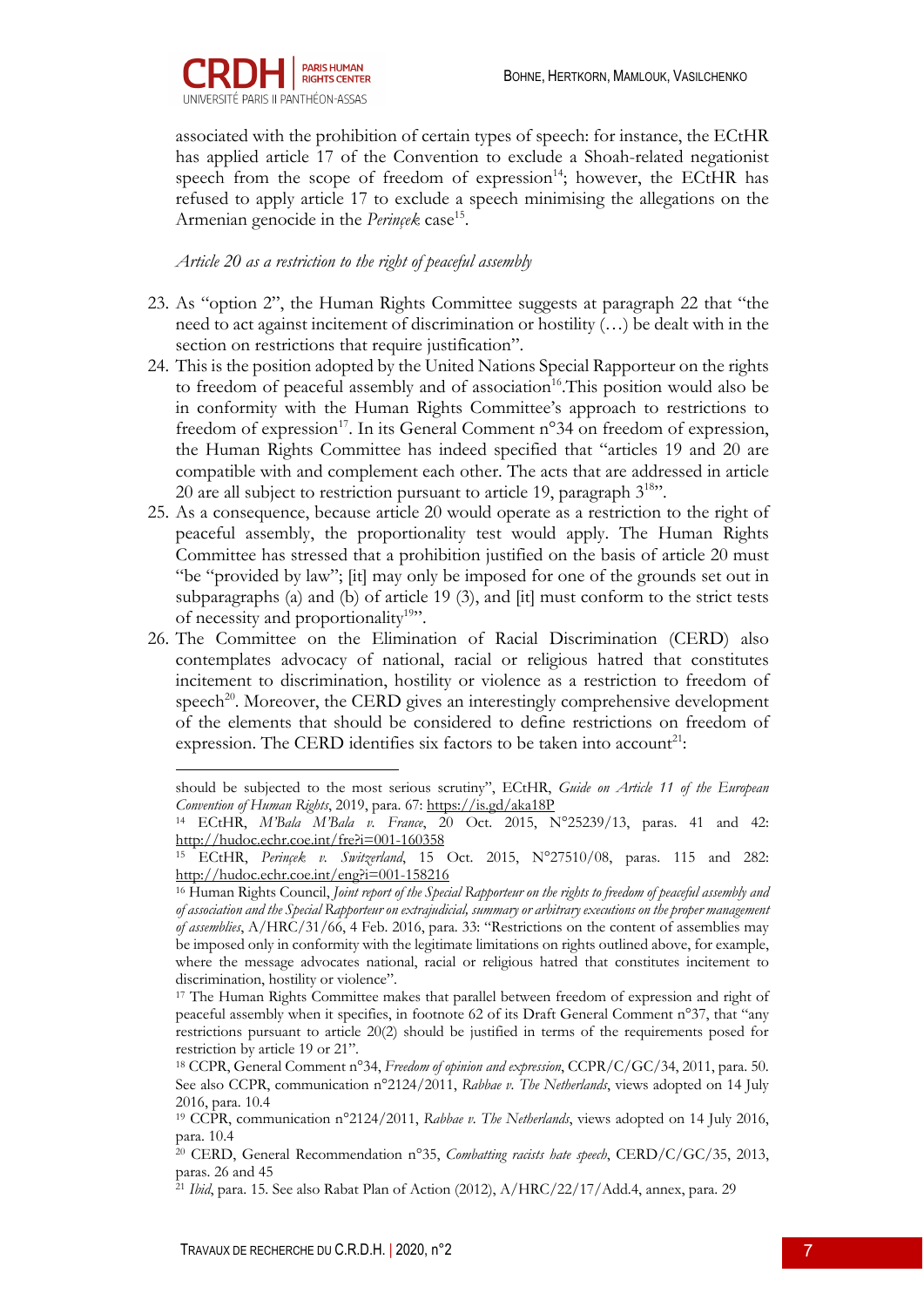

- (i) Content and form of speech (e.g. style, whether it is direct and/or provocative);
- (ii) Context of speech (e.g. genocide does not have the same meaning depending on locality);
- (iii) Status of the speaker (e.g. whether they are politicians or other public opinionformers);
- (iv) Reach of speech (i.e. nature of the audience and means of transmission, e.g. dissemination on social media);
- (v) Purpose of speech (e.g. speech protecting or defending the human rights of individuals and groups should not be subject to criminal sanctions);
- (vi) Incitement (i.e. the action advocated through incitement speech does not have to be acted upon, but there is a reasonable probability that the speech would succeed in inciting actual action against the target group).
	- 27. Therefore, if the Human Rights Committee chooses to contemplate article 20 as a restriction to freedom of peaceful assembly, it would
	- \* Fit in coherently with its own approach (as well as that of the CERD) to restrictions to freedom of expression;
	- Allow the application of a strict proportionality test so that the right of peaceful assembly is more or less restricted on a case-by-case basis to the extent that it is necessary; and
	- Avoid the risk of selectivity of an exclusion of the speech from the scope of protection afforded by article 21.
	- 28. *Recommendation:* Considering the foregoing, we recommend the Human Rights Committee, in revising its Draft General Comment on the right of peaceful assembly, to opt for "option 2", i.e. article 20 as a restriction to the right of peaceful assembly.

## **III. Status of journalists and observers**

- 29. Paragraph 34 is of particular importance since it gives some clarifications about the protection of journalists and human rights defenders while reporting or monitoring on assemblies. It should be linked with paragraph 85 which adds the obligation for law enforcement agencies to "tak[e] reasonable measures to protect other members of the public, including journalists, monitors and observers […] from harm". By including journalists and observers in "other members of the public", the General Comment distinguishes them from the participants of the assembly. The Venice Commission describes them as "third party"<sup>22</sup>, "non-participants"<sup>23</sup> and specifies that "[s]tate authorities and law enforcement personnel should be aware of the work of these different actors and of the need to facilitate such work as part of the wider process of protecting the right to peaceful assembly".24
- 30. Since monitoring and reporting a public assembly is an essential element of the right to receive and impart information and forms a crucial part of the right to freedom of peaceful assembly, the General Comment could gain relevance by suggesting the

<sup>22</sup> OSCE/ODIHR, *Guidelines on Freedom of Peaceful Assembly*, 2019, para. 34 https://www.venice.coe.int/webforms/documents/?pdf=CDL-AD(2019)017-e

<sup>23</sup> *Ibid*, para. 204

<sup>24</sup> *Ibid*, para. 34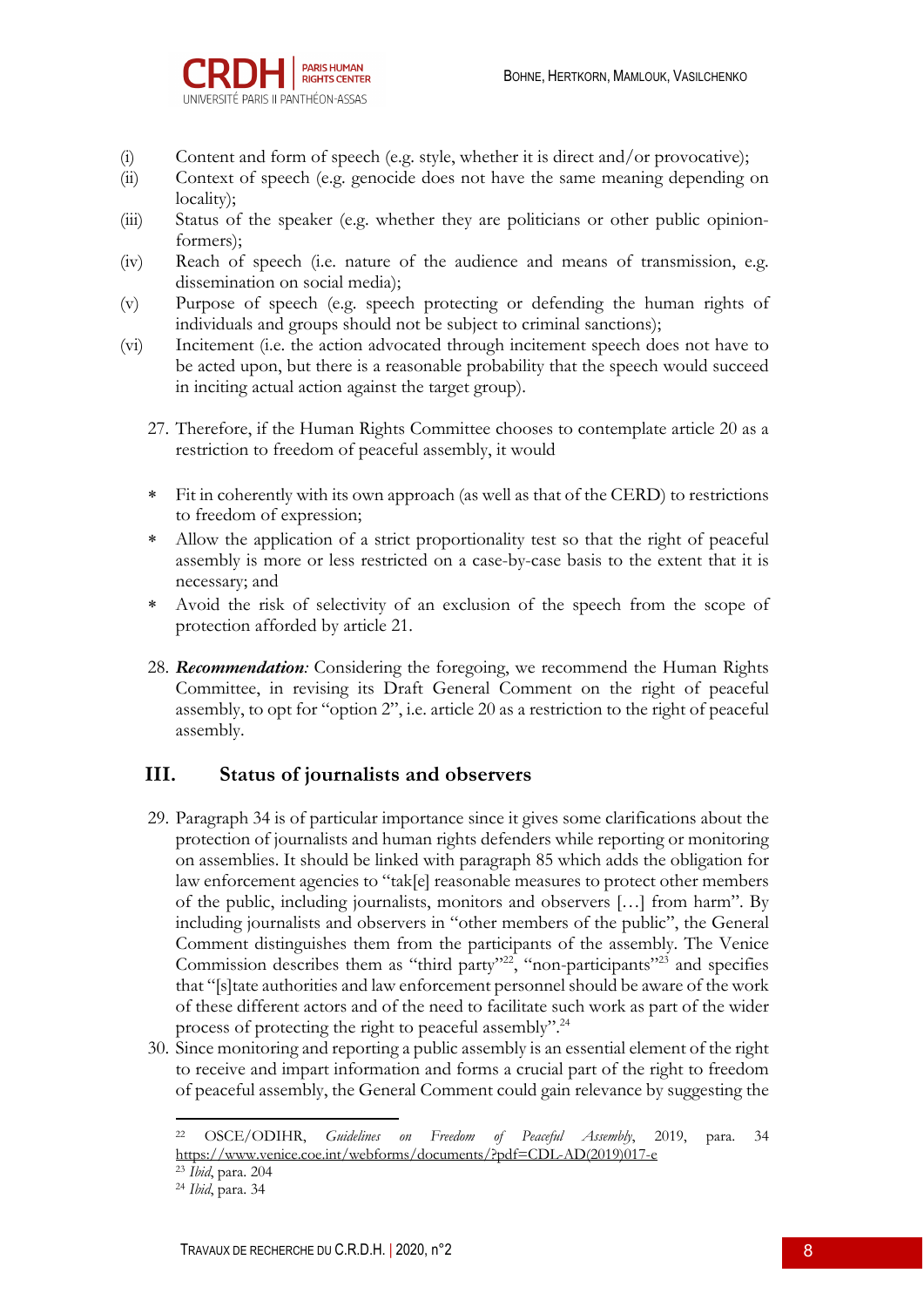

creation of a particular protective status in domestic law. The example of threats to the security and wellbeing of journalists during recent demonstrations in France make a good case for adopting such a status. Some journalists, identified as such, have been victim of violence by police units during assemblies, have seen their protective equipment confiscated and have been threatened to be placed under custody.25 The French national human rights institution (NHRI) (*Commission nationale consultative des droits de l'Homme*) has expressed concerns regarding "the chilling effect of police violence on the exercise of the right of peaceful assembly" and "impediments to freedom to inform and the right to testify".<sup>26</sup>

- 31. *Recommendation:* Considering the above, we encourage the Human Rights Committee to suggest the creation in domestic law of a protective status which could namely:
- \* Distinguish monitors and journalists from participants<sup>27</sup>;
- \* Ensure their right to carry a protective equipment;
- Protect them against the potential targeting by officials or police units;
- \* Avoid the chilling effect on the exercise of their important function.

## **IV.Notifications: update of the situation in France**

*Recent developments on the Law n°2019-290 "aiming at strengthening and ensuring the maintaining of public order during demonstrations" of 10 April 201928*

- 32. The draft bill "aiming at strengthening and ensuring the maintaining of public order during demonstrations" was proposed in reaction to a series of incidents which occurred during demonstrations in May 2018.
- 33. Under article 3 of the draft bill, the prefect was given the power to prohibit a person from demonstrating on the public domain where it could be established that he/she posed a threat to public order due to violent acts committed during previous demonstrations*.* However, before it was enacted by Parliament, the draft bill was referred to the Constitutional Council. As a result of its control of the constitutionality of the bill, the Constitutional Council declared article 3 of the bill contrary to the Constitution: "The contested provisions leave the administrative authority an excessive discretion in assessing the grounds on which the ban may be justified". <sup>29</sup> François Fourment welcomed this decision of the Constitutional Council arguing that it had "saved the judiciary" from a "confusion between the

<sup>26</sup> CNCDH, *Déclaration sur les violences policières illégitimes*, 28 janvier 2020: https://is.gd/hvnHCQ

<sup>&</sup>lt;sup>25</sup> See the alert on the Council of Europe's platform: https://is.gd/23y8RO

<sup>&</sup>lt;sup>27</sup> For example, dispersal orders directed at assembly participants would not oblige journalists and monitors to leave the area.

<sup>28</sup> Loi n° 2019-290 du 10 avril 2019 visant à renforcer et garantir le maintien de l'ordre public lors des manifestations: https://www.legifrance.gouv.fr/eli/loi/2019/4/10/INTX1830129L/jo/texte <sup>29</sup> Constitutional Council, decision n°2019-780 DC of 4 April 2019, para. 23: https://is.gd/WIky3K; According to Olivier Le Bot, article 3 of the bill left the administrative authority a power to "annihilate purely and solely" the right of peaceful assembly, *in* LE BOT Olivier, "*Loi anti-casseurs : censure des interdictions administratives de manifester*", *Constitutions*, avril-juin 2019, n° 2019-2, p. 241-245: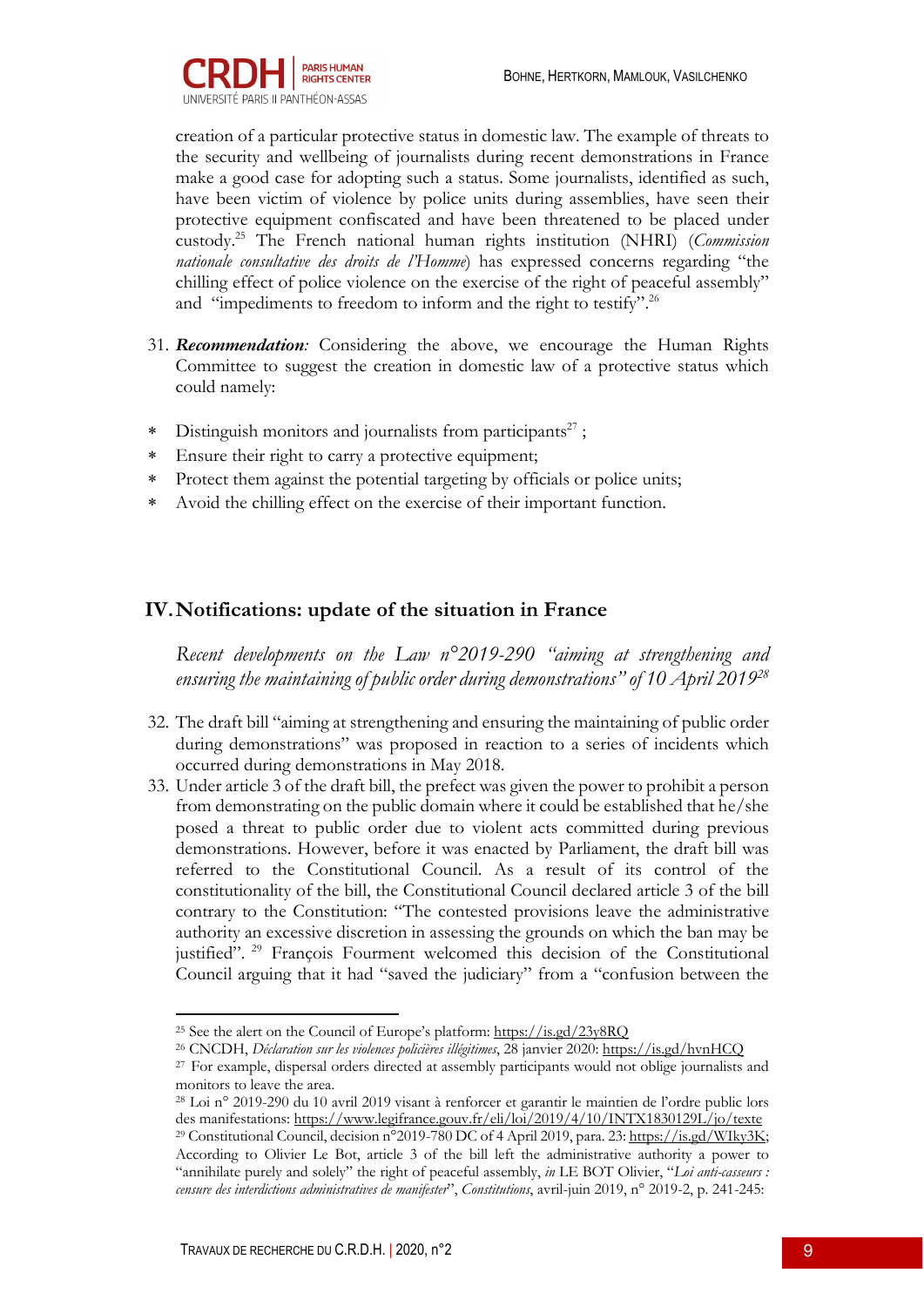

penalty imposed by criminal courts and security measures imposed by administrative police (prohibition to demonstrate)". <sup>30</sup>

- 34. Concerning the declaration procedure, the new law does not prohibit unregistered assemblies, but provides for penalties for possible organizers who do not comply with the procedure. The State requires citizens to declare public demonstrations in advance. Pursuant to article L. 211-2 of the Internal Security Code, the declaration shall be made to the town hall of the commune or to the town halls of the various communes on which territory the demonstration is to take place, "not less than three days and not more than fifteen days before the date of the demonstration".<sup>31</sup> The declaration shall also indicate the purpose of the event, the place, date and time of the assembly of the groups invited to take part in it and, where appropriate, the proposed itinerary. <sup>32</sup> The authority receiving the declaration shall immediately issue a receipt for it<sup>33</sup>.
- 35. In relation to stop and search, the new article 78-2-434 of the Code of Criminal Procedure provides for the visual inspection and searches of persons' luggage that are allowed, in a specific place and for a limited period of time, on the written requisition of the public prosecutor. <sup>35</sup> The French *Ombudsperson "Défenseur des droits*" questioned these search and screening measures, arguing that they would violate individual freedoms, and would cause tensions during demonstrations and contribute to the deterioration of police-population relations. <sup>36</sup>
- 36. Finally, new article 431-9-1 of the Criminal Code provides for "one year of imprisonment and a fine of 15,000 euros for those who deliberately conceals their face or part of it" without legitimate reason in the surroundings area of a demonstration. <sup>37</sup> The Constitutional Council found that there was no violation of the "no punishment without law principle" (*nulla poena sine lege*) since the legislator requires the "deliberate concealment of part of one's face", as an element of the criminal offense.38
- 37. *Recommendation*: Considering the above, we welcome the Human Rights' Committee's comprehensive and exhaustive developments on "Notification and Authorization Regimes". Indeed, these developments are of particular importance for States – like France – to comply with their obligations under article 21 of the ICCPR.

## **V. Recent developments in policing peaceful assemblies in France**

#### *Weapons' testing*

38. The General Comment addresses particularly well all the points related to weapons. Paragraph 92 states that "[s]tate parties should ensure that all weapons, including

<sup>30</sup> FOURMENT François, "*Encore un moment, Monsieur le bourreau!*", La Gazette du Palais, 7 mai 2019, n° 17, p. 44

<sup>31</sup> Internal Security Code, article L.211-2, para. 2: https://is.gd/i0Z9LU

<sup>32</sup> *Ibid*.

<sup>33</sup> *Ibid*.

<sup>34</sup> Para. 3, article 78-2-4 of the Code of Criminal Procedure: https://is.gd/u6Fk5W

<sup>35</sup> Para. 3, article 78-2-2 of the Code of Criminal Procedure: https://is.gd/4sk6qW 36 Rapport du Défenseur des droits sur "*Le maintien de l*'*ordre au regard des règles de déontologie*", décembre 2017, p.37: https://is.gd/EcWDSw

<sup>37</sup> Art. 431-9-1 du Code pénal: https://is.gd/lme1De

<sup>38</sup> Constitutional Council, decision n°2019-780 DC of 4 April 2019, para. 29: https://is.gd/WIky3K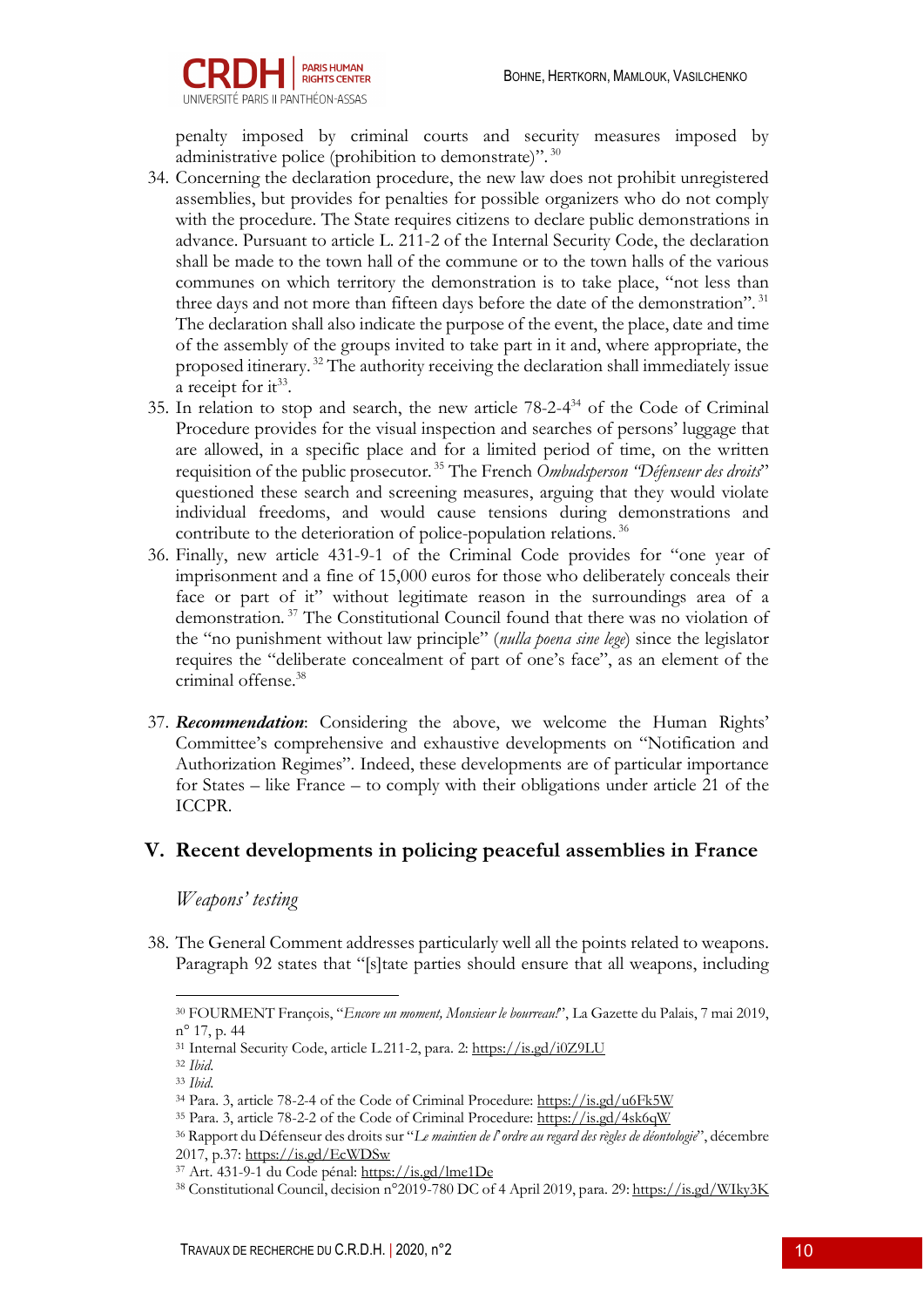

less-lethal weapons, are subject to strict independent testing and should evaluate and monitor their impact on the rights to life and bodily integrity and the mental well-being of those affected." The paragraph could be even more relevant by the addition of an obligation to draw conclusions from these tests.

- 39. The grenade "GLI F4"39 used by French law enforcement officials in assemblies has been tested – or at least studied<sup>40</sup>. Yet, the *'Défenseur des droits'* called the ongoing use of this grenade "problematic" and its explosive effect potentially "dangerous".41 Amnesty International mentioned the risk of « serious injuries » and required its ban<sup>42</sup>. Remedies were sought before the French State Council (*Conseil d'Etat*). An action of annulment of article D211-17 of the internal security Code, which allows the use GLI F4 for maintaining order, was brought before the highest French administrative court<sup>43</sup>. The applicants were pointing out that the use of GLI-F4 breaches article 2 (the right to life), article 3 (prohibition of torture) and article 10 (freedom of expression) of the European Convention on Human rights. The French State Council refused however to repeal the concerned article, explaining that the use of such a weapon is allowed as long as a strict test of proportionality and necessity is respected.
- 40. The French Minister of Interior, Christophe Castaner, made in January 2020 a statement announcing his intentions to withdraw the GLI F4<sup>44</sup>. However, the French legislation, to this day, remains unchanged and still authorizes the use of this grenade for maintaining order<sup>45</sup>.
- 41. *Recommendation:* Considering this domestic example, we encourage the Human Right Committee to add an obligation to draw conclusions from the "independent testing" already required.

*Relevant officials and units*

42. The use in paragraph 87 of the notion of "relevant officials and units" during the policing of an assembly is important and could be strengthened by developing paragraph 92's obligation whereby "[w]herever possible, only law enforcement officials who have been trained in the policing of assemblies should be deployed for that purpose".

<sup>39</sup> Instantaneous tear gas grenade with sound and blast effect.

<sup>40</sup> IGGN, IGPN, "*Rapport relatif à l'emploi des munitions en opérations de maintien de l'ordre*", 13 novembre 2014, p.13

<sup>41</sup> Défenseur des droits, "*Le maintien de l'ordre au regard des règles de déontologie*", *op. cit. 36*, p.30

<sup>42</sup> Amnesty International, "*France: Les autorités doivent suspendre le LBD40 et interdire les grenades GLI-F4 et de désencerclement dans le cadre du maintien de l'ordre des manifestations*", 3 mai 2019, https://amnestyfr.cdn.prismic.io/amnestyfr%2Fbc1434a2-ca33-436c-bf31-

<sup>9</sup>ceeb919ba63 positionnement lbd40 grenades france+%281%29.pdf?fbclid=IwAR2l6ZJZn jy W\_rxNCB2RDVNi3Of-HMReAK64n47J\_8PYUvvYmpM7GfuP9Q

<sup>43</sup> CE, cont., 24 juillet 2019,  $n^{\circ}429741$ : https://www.legifrance.gouv.fr/affichJuriAdmin.do?idTexte=CETATEXT000038815880 ; See BURG Marc, "Utilisation de la grenade GLI F4 lors des opérations de maintien de l'ordre", AJDA 2019, p. 2563.<br>44 Official

Official twitter account of French Minister of Interior, Christophe Castaner (tweet of the  $26<sup>th</sup>$  of january 2020):

https://twitter.com/CCastaner/status/1221417588921638912?fbclid=IwAR2MnRipAkTVGsOu VJ\_5YjZ2wjLg36J\_Nn7gfJooOO6c8ROTTaFXtwFZ35A

<sup>45</sup> Art. D211-17 du Code de la sécurité intérieure : https://is.gd/ur8gW4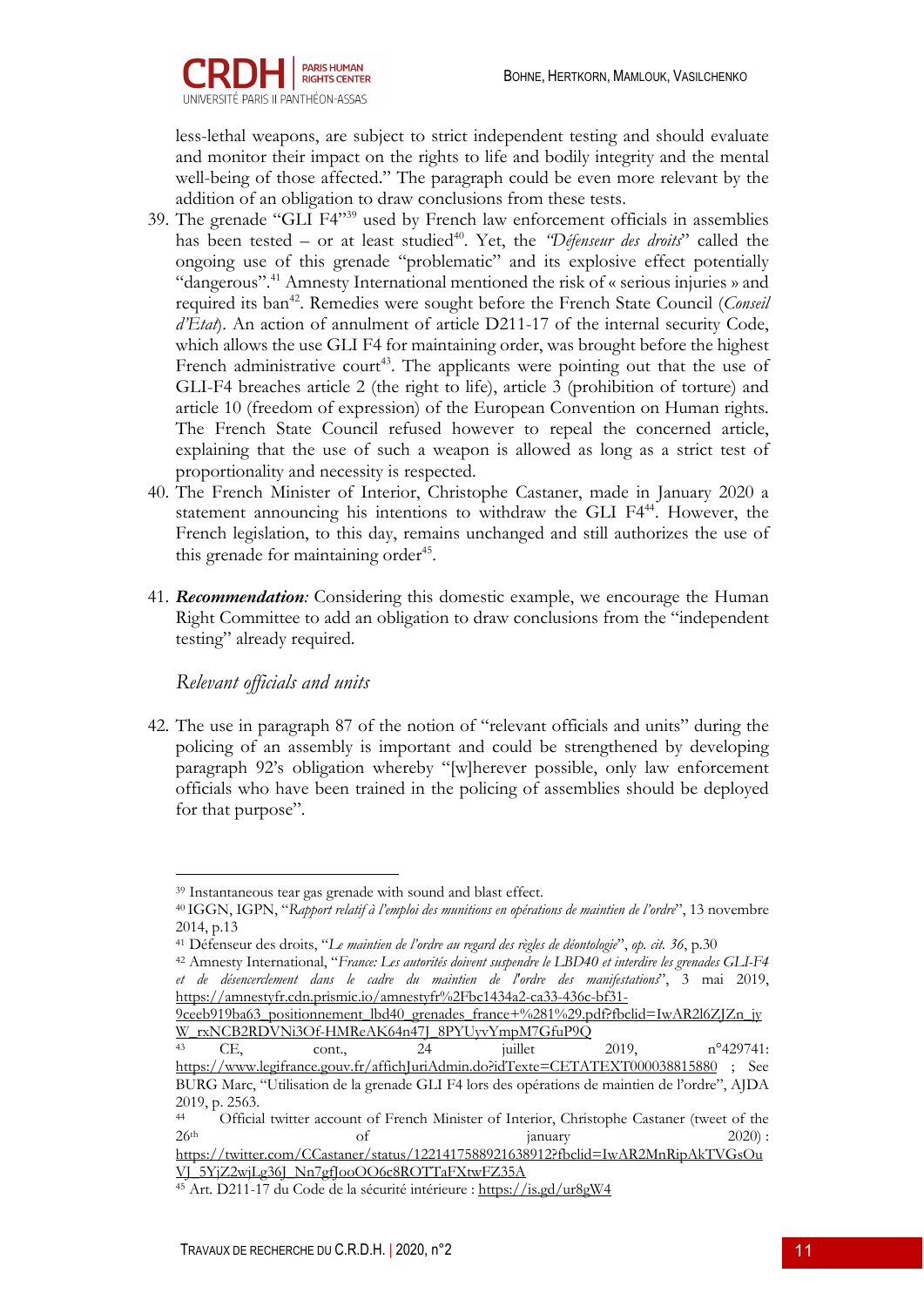

#### \* *Risks of sending unspecialised units*

- 43. In the context of recent demonstrations that took place in France, some policing units have been denounced by NGOs and independent institutions as unspecialised in maintaining order.46 According to the "*Défenseur des Droits"*, participation in the policing of assemblies of units such as the "anti-crime squad" (*Brigade anticriminalité*), the "company for securisation and intervention" *(Compagnie de sécurisation et d'intervention*) or the "repression of violent actions' squad" *(Brigade de répression des actions violentes*) departs from the common policy and principles of law enforcement during peaceful assemblies.47 The "*Défenseur des droits"* explains that the behaviour of those units could jeopardize the efficiency of the general policing device, especially since their intervention method is perceived as "violent" in the context of policing assemblies.<sup>48</sup>
- \* *Inconsistency with the principle of de-escalating tensions*
- 44. The presence of unspecialised units is inconsistent with the principle of "deescalating tensions" mentioned in paragraph 86 of the General Comment. This French practice in policing peaceful assemblies seems rather to fuel the escalate of tensions and violence.<sup>49</sup> Yet, the Venice Commission states that there is a "[d]uty to de-escalate tensions" and thus recalls that "[a] number of countries have units within police forces specifically set up to deal with de-escalation through dialogue".<sup>50</sup> The Venice Commission also links the duty to de-escalate tensions with the work of "relevant law enforcement bodies", suggesting that the type of units does matter in de-escalating tensions<sup>51</sup>. The "*Défenseur des droits*" similarly states that the most numerous incidents that he deals with and which occur during peaceful assemblies involve unspecialized units<sup>52</sup>.
- 45. *Recommendation:* Considering the importance of having specialized and trained units policing the assemblies in order to protect the right of peaceful assembly, we encourage the Human Right Committee to create a specific paragraph related to the "relevant official units" and their training, which should as far as possible encompass legal, ethic and mediation issues.

<sup>46</sup> Amnesty International,"*France: Les autorités doivent suspendre le LBD40 et interdire les grenades GLI-F4 (...)*", *op. cit.* 48.

<sup>47</sup> Défenseur des droits, "*Le maintien de l'ordre au regard des règles de déontologie*", *op. cit*. 36, p.13. <sup>48</sup> *Ibid*

<sup>49</sup> Observatoire parisien des libertés publiques, "*Rapport d'observation*", janvier 2020, p.8.

<sup>50</sup> OSCE/ODIHR, Guidelines on Freedom of Peaceful Assembly, 2019, para. 88.

<sup>51</sup>*Ibid.*

<sup>52</sup>Défenseur des droits, *op.cit.* 36.